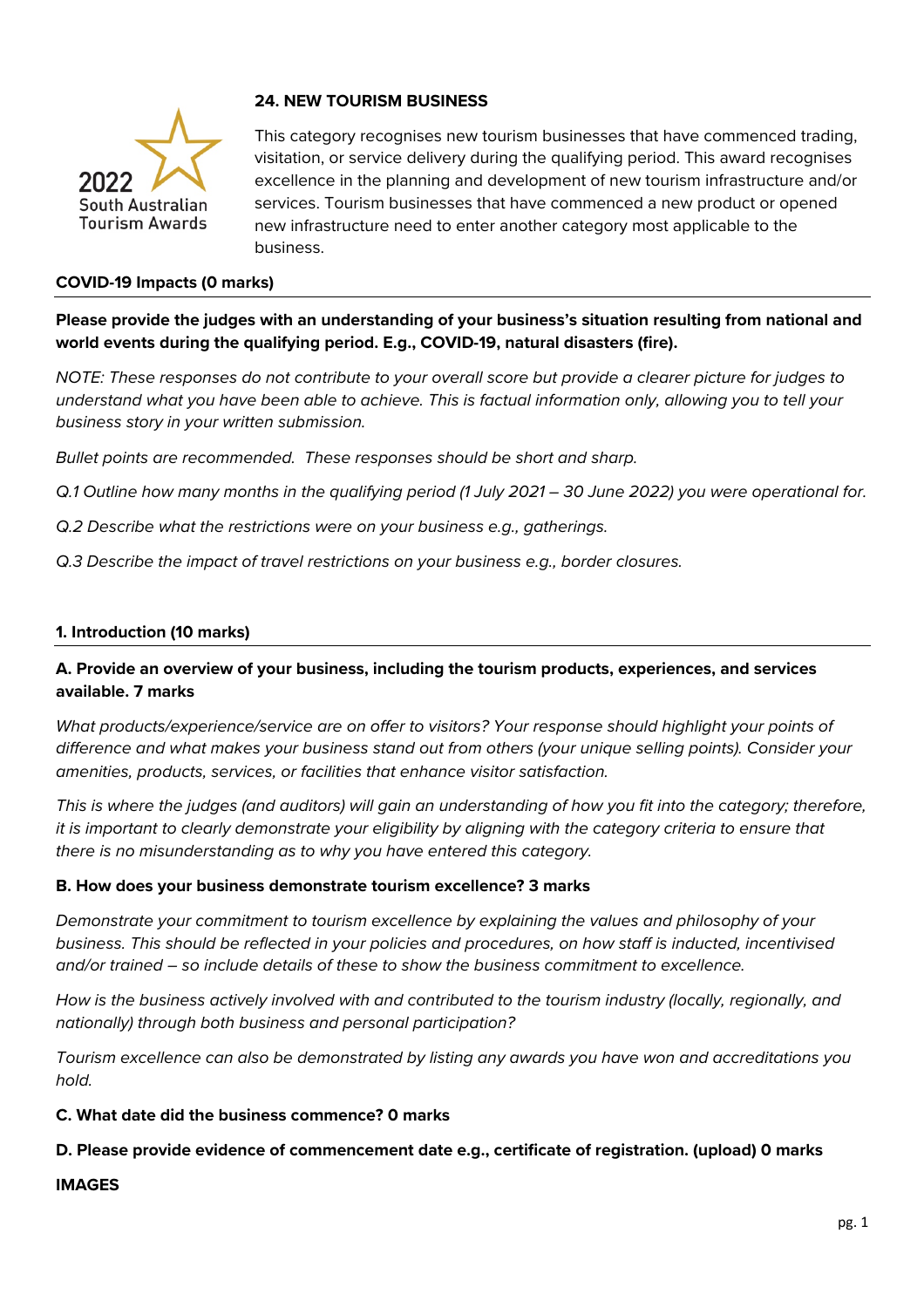*Attach a minimum of two graphics to support and enhance your response provided. For example, a map of where you are located, images of the product/service and any specific facilities/amenities/services you have highlighted in your response, a collage of the accreditation programs you participate in and/or any award achievements.* 

## **2. Business development (35 marks)**

### **A. Describe the rationale behind the development of this new business. 10 marks**

*Take the judge on a journey of how the business product/service was developed.*

*Provide judges with an understanding of why you developed the business and how the development/creation of this business supports the growth and development of the local, regional, and state tourism industry.*

*Include what research was used to determine the feasibility for this development. You should consider all types of research undertaken, for example surveys, interviews, case studies, data collection/analysis.* 

*The judges are looking for a well-considered concept that can clearly demonstrate that appropriate planning and research was undertaken to meet the needs of the industry and visitors.* 

## **B. What innovative strategies and plans have you put in place to enable you to achieve business growth and/or to provide business endurance in the wake of national and world events. What outcomes have been achieved to date? 15 marks**

*The judges are seeking to further understand the planning process of the development of the product/experience/service. In the previous question you would have outlined the planning and rationale in the development of the business concept. This question now seeks to understand the strategies developed to achieve success now that the product/experience/service is operational.* 

*It also seeks to understand what strategies were implemented for business endurance through a year of challenging national and world events.* 

*For each strategy/plan outlined, you should detail the research, planning, implementation, and specific outcomes that have been achieved to date.* 

## **C. Describe the main risks in establishing your new tourism business and the risk mitigation measures you implemented to minimise these. 10 marks**

*The judge is looking for thorough consideration made to the risks associated in opening a new tourism business.* 

*You should clearly outline the risks identified and for each, the strategies that were put in place to reduce the risk and, where able, detail the outcome of these.* 

*Consider all aspects of business risk including start up risks. However, the focus is not on risk obligations e.g., workplace health and safety, rather how the business considered the risks associated with the development of a new business.* 

### **IMAGES**

*Attach a minimum of two graphics to support and enhance your response provided. For example, a chart which visualises any data provided with the question response.* 

### **3. Marketing (20 marks)**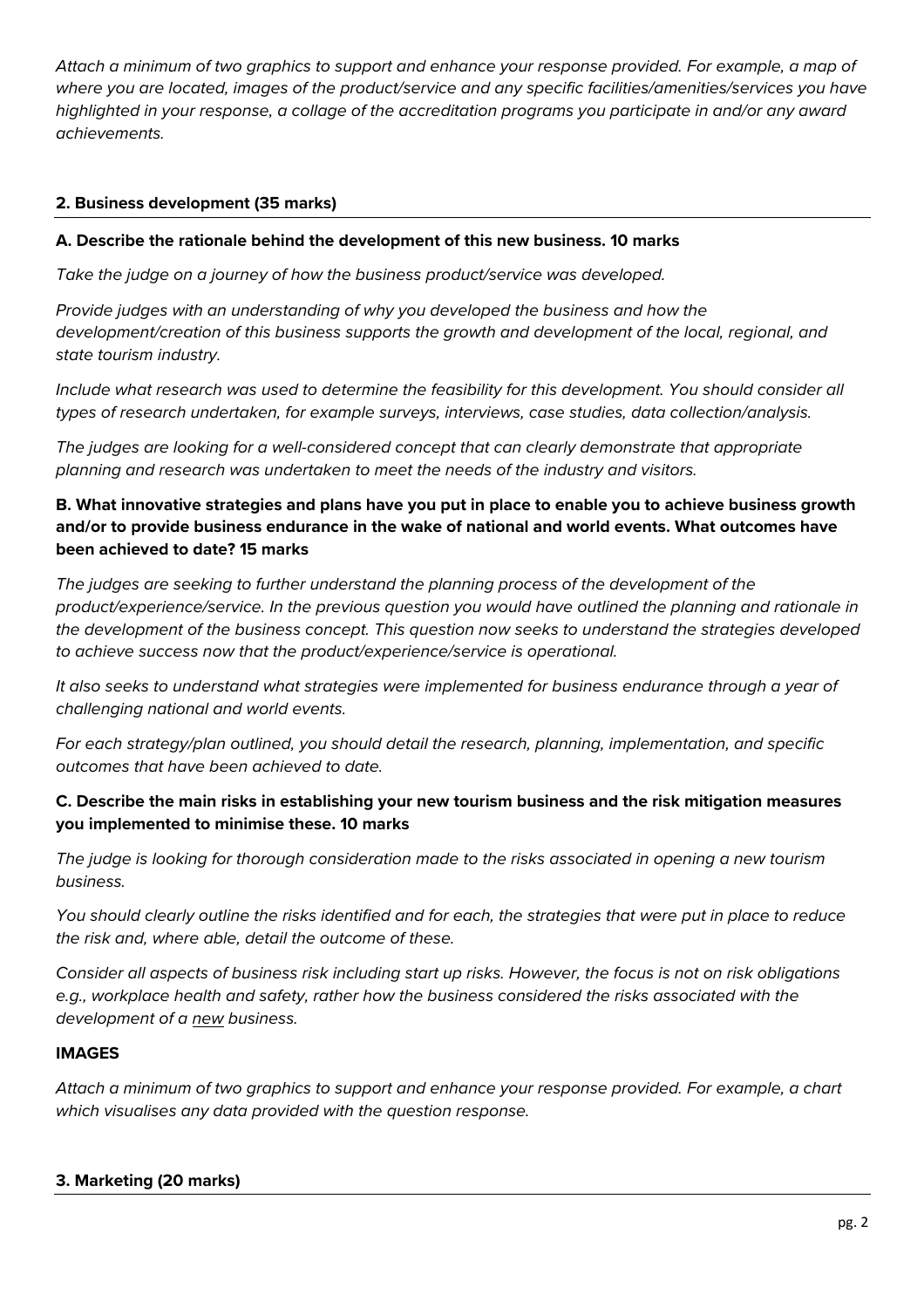## **A. What marketing strategies did you use to differentiate your business and attract your target markets since your commencement date. 10 marks**

*This question is looking for a clear understanding of how you are marketing to your target market.* 

*You should begin by outlining who you have aimed your marketing towards and demonstrate a clear understanding of this market. Consider, for example, who they are, where they are from, how old they are, how they purchase travel, what motivates and inspires them and how your product meets their expectations.* 

*Identify how the target market/s are right for your business. E.g. what research have you conducted or used to determine your target customer?*

*You should then provide a clear overview of the innovative approaches you have taken to marketing and what you have done differently to attract your customers since your commencement date. Consider, for example, social media, digital or interactive advertising, apps, product packaging, tactical or paid advertising campaigns, relationship marketing.* 

### **B. Why were these strategies chosen? 5 marks**

*Demonstrate to the judge the rationale behind the chosen marketing strategies.* 

*Ensure you outline why these marketing strategies were selected by aligning them with your target markets attributes as well as, where able, local, regional, or state marketing plans.* 

### **C. What was the result of these marketing strategies? 5 marks**

*Detail how the marketing activities mentioned in Q3A have been successful.* 

*Use metrics to measure the outcomes and consider media coverage, social media engagement, increased web traffic, increased bookings etc.* 

### **IMAGES**

*Attach a minimum of two graphics to support and enhance your response provided. For example, images of marketing placement (social media screen shots, website, advertisements).*

### **4. Customer Experience (15 marks)**

### **A. How does your business provide quality customer experiences? 7 marks**

*This question requires you to outline the practices you have put in place to ensure the delivery of highquality customer service throughout the visitor experience journey.* 

*For those businesses that had significant disruption during this qualifying period, consider how you provided quality customer experiences in the alternatives ways in which you operated, e.g., communicated to customers during changing restrictions, kept customers informed during closures etc.* 

*Outline how you are committed to quality customer service throughout all areas of the business. This could include staff training, service principles and policies, staff reward systems, etc.* 

*Consider all points of customer engagement, e.g., email, phone, guest greetings/welcome and interaction during and after the experience.*

*Once you have provided an overview of how customer service is delivered, describe how your business monitors and assesses customer service to ensure continued quality delivery. For example, feedback forms, monitoring social media, blogs, mystery shoppers, etc.*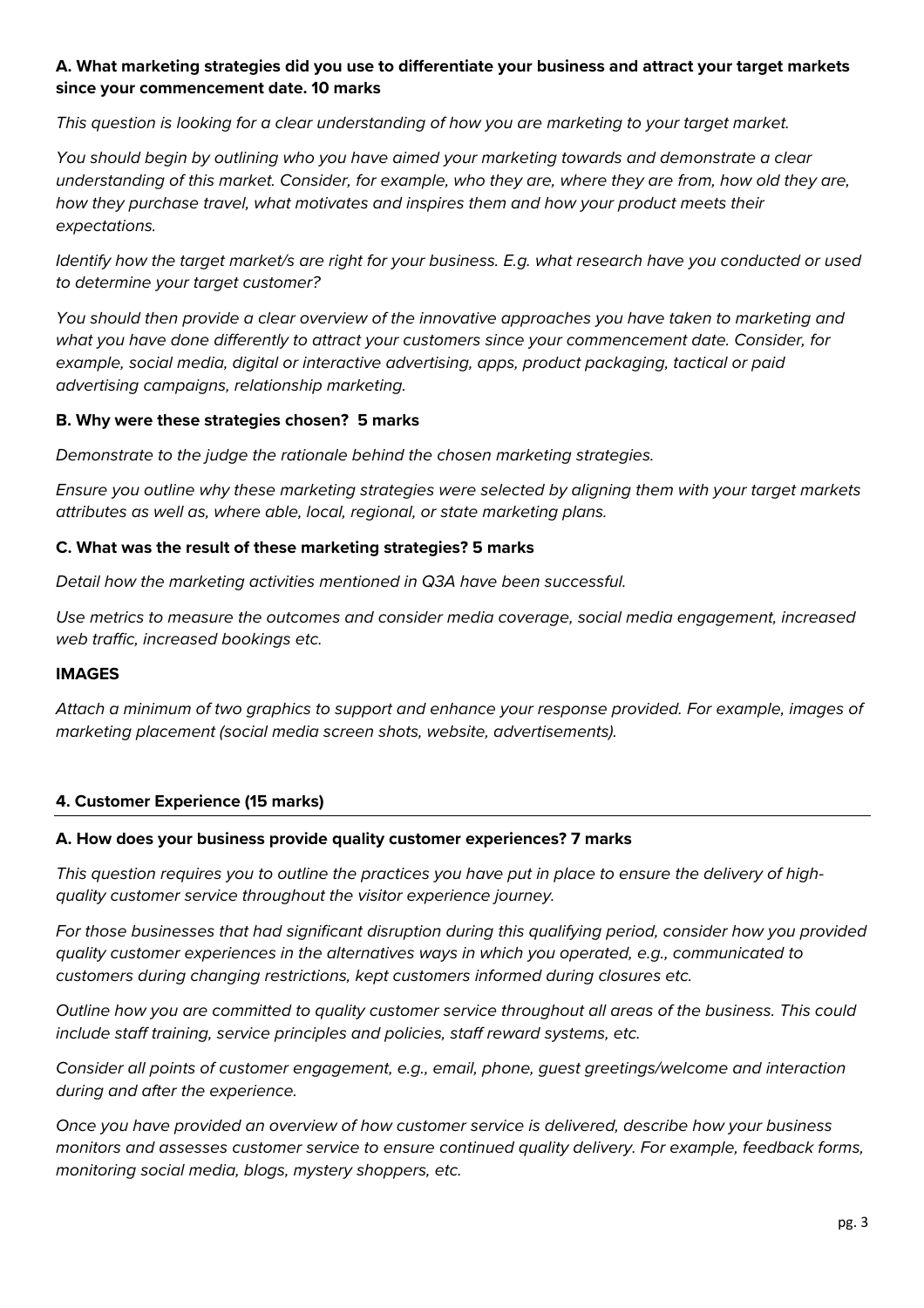## **B. Describe the inclusive practices you integrate across your business. 4 marks**

*As a part of your delivery of quality customer experiences you need to demonstrate how you consider visitors' special and specific needs and recognise the needs of a diverse community. This can include, but is not limited to, cultural, language, physical, intellectual, dietary, and other specific needs e.g., groups, special interest, LGBTQ, etc.*

*Provide examples of how you catered for customers with specific needs and explain the outcome or successes. A case study would be beneficial here.* 

*Refer back to your target markets – consider each market and what specific requirements you offer to those guests.*

# **C. What processes does your business have in place to communicate with guests pre and post visit? 4 marks**

*This question requires you to outline the practices you have put in place to ensure the delivery of highquality customer service post the experience. This could be EDMs of upcoming events or specials, responding to feedback, personalised emails, etc.* 

*Consider how you actively encourage feedback and how feedback is used to improve the customer experience. It may be useful to provide a case study/example where you have implemented a change based on customer feedback and/or testimonials which further demonstrate outcomes of quality customer experiences.* 

### **IMAGES**

*Attach a minimum of two graphics to support and enhance your response. For example, staff communications posters, flow charts of customer service processes, reception cards encouraging feedback.* 

# **5. Responsible Tourism (10 marks)**

### **A. How have you considered your environmental responsibilities? 3 marks**

*This question requires you to outline how you have considered and acted on reducing or improving (whichever applied) your overall impact on the environment.* 

*Consider the following:*

- *How have you considered your environmental impact?*
- *What have you done to be environmentally responsible?*

*Some examples of how you demonstrate environmental responsibility are:*

• *Water conservation, waste management/reduction/recycling, fuel and energy reduction, carbon reduction/offset, reuse initiatives in place.*

*The inclusion of actual measurement data including the amounts saved would enhance response.*

### **B. How have you considered your social and economic responsibilities? 4 marks**

*This question requires you to outline how you have considered and acted on supporting the local communityand businesses.* 

*For social responsibilities your response should consider non-monetary examples.*

*Some examples of how you demonstrate social responsibility are.*